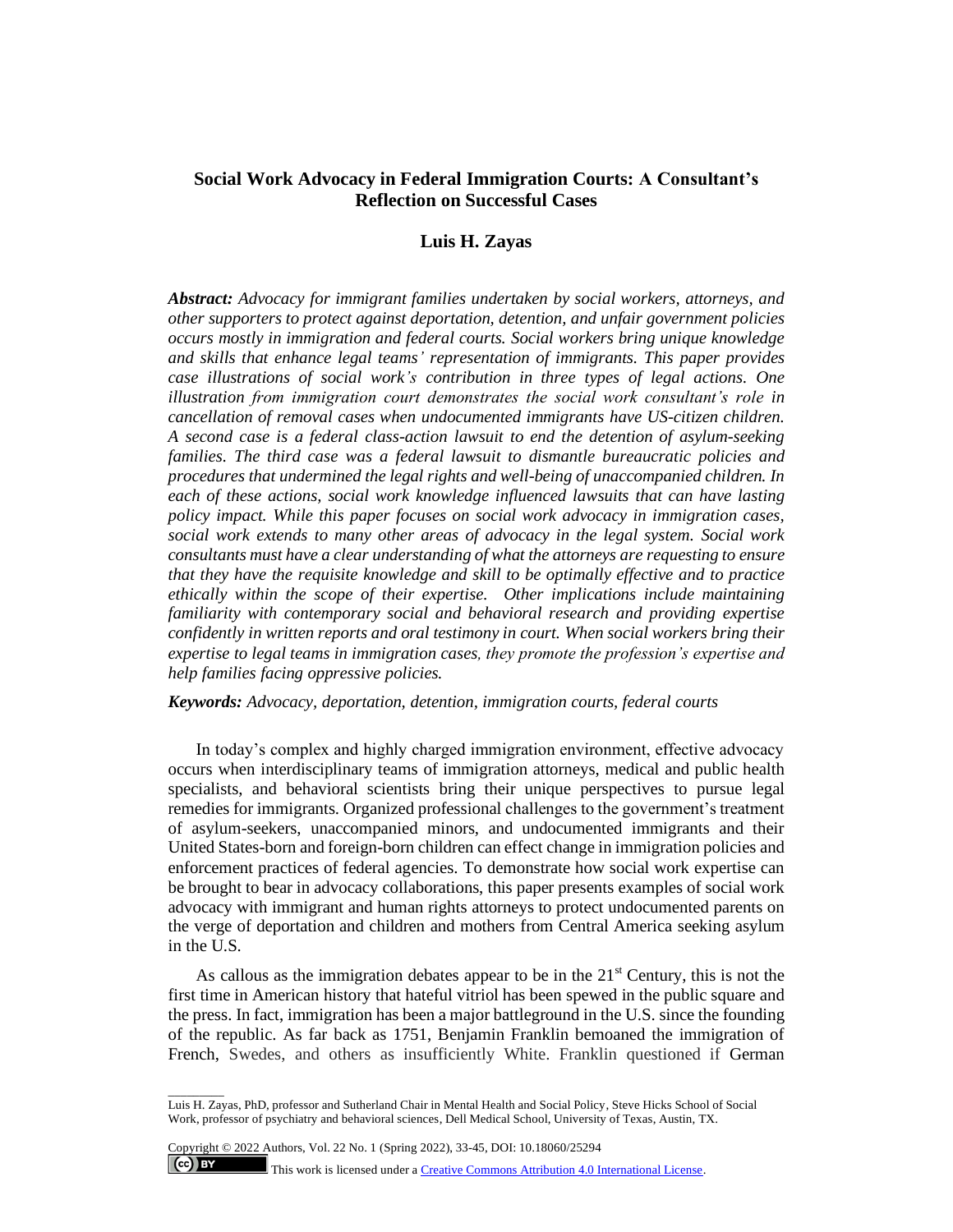immigrants would "Germanize us instead of our Anglifying them," predicting that they could never adopt our language or customs any more than they could acquire our complexion (Rampell, 2015, para. 3). In 1882, the Chinese Exclusion Act became the first significant law restricting immigration into the U.S. (Davis & Morrison, 2015; Railton, 2013). The difference now is that the same mean-spirited, anti-immigration rhetoric and unwelcoming national policies are inflamed by a 24-hour television news cycle and social media that push false narratives, distorted facts, and conspiracy theories to the deepest corners of society.

An example of harsh enforcement practices is the creation of "family residential centers" under the Obama Administration in 2014 to detain all female-headed families, including children, in secure, unlicensed facilities for the duration of their asylum hearings. The practice came from a misguided belief that doing so would deter other Central American migrants from coming to the U.S. Under the Trump Administration, the use of family detention centers was expanded and children's "tent cities" were erected, including the notorious ones in Tornillo, Texas, and Homestead, Florida (Fernandez & Dickerson, 2018; Jordan, 2018). Perhaps the cruelest act of mistreatment occurred in the spring and summer of 2018 when the Trump Administration implemented a zero tolerance policy that separated children from their parents (U.S. House of Representatives, 2019). In the period between May 5 to June 9, 2018, over 2,340 children were separated from 2,200 parents at the border (Kates, 2018). The total numbers of families held in immigration detention is difficult to locate in government sources, but it is well in the tens of thousands (Detention Watch Network, 2021). As an example of the magnitude of immigration detention, the U.S. held 69,550 migrant children in custody between 2018 and 2019, including infants, toddlers, children, and teenagers (Sherman et al., 2019). Such policies and practices compel social workers to engage in policy advocacy activities that are often indirect, nonconfrontational, episodic, and coalitional to fight the increasingly restrictive actions (Roth et al., 2018).

Advocacy to help immigrant children and families requires engagement with a complex federal system of legal, bureaucratic, administrative, and political structures. But effective legal advocacy does not happen through the efforts of lawyers alone. In the case of immigration, legal action requires the contribution of behavioral scientists, such as social work scholars and practitioners, to make compelling arguments for preserving human rights and avoiding damage to immigrants. The courts are a means for social work to demonstrate its expertise in cross-system, cross-disciplinary collaborations (Finno-Velasquez & Dettlaff, 2018). By bringing our unique expertise in human behavior, mental health, trauma, and family and community integration, social workers can enrich the effort of legal advocates (Brabeck & Xu, 2010; Furman et al., 2015; Hardina, 2014; Jaggers et al., 2021). Indeed, the contribution of social and behavioral sciences knowledge can be highly influential in the decision-making of immigration and federal courts.

To illustrate how social work knowledge and practice can be used in collaborative advocacy practice, this paper presents social work contributions to lawsuits brought by or on behalf of immigrants and represent cases that reflect the salient and influential role of social work knowledge. One example involves advocacy in immigration court to prevent the deportation of parents whose citizen-children will experience exceptional hardship. A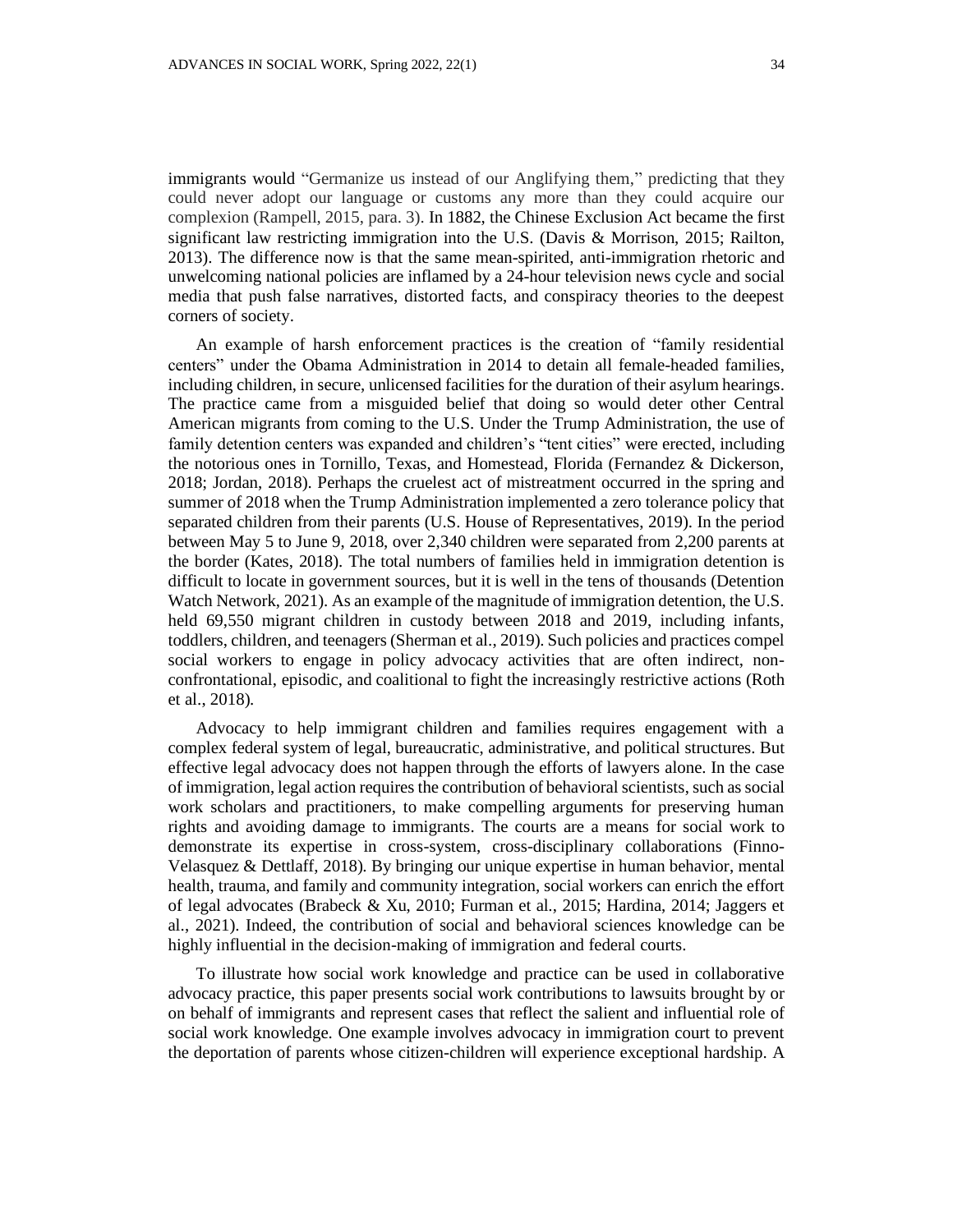second example illustrates advocacy in federal courts to end the practice of holding families requesting asylum in prison-like detention centers. The third case helped dismantle bureaucratic procedures of immigration detention that undermine the legal rights and mental health of unaccompanied children through federal courts, both under the U.S. Department of Justice.

#### **Immigration Courts: Cancellation of Removal Hearings**

In mixed-status families, undocumented parents are subject to "removal" (i.e., deportation) by the government. Immigrants have the right to appeal their deportation orders in immigration courts, operated by the Executive Office for Immigration Review under the Department of Justice. In immigration court, children who are U.S. citizens have no legal basis to protect their parents from deportation. But the presence of a U.S.-born offspring provides a starting point for requesting a cancellation of removal. Deportees must act pro-actively to have the court consider the "exceptional and extremely unusual hardship" that would befall their children if the parents were deported. Sadly, immigration courts do not observe the "best interest of the child" standard used in family court, which places the child's welfare as the center of attention and decision-making. In immigration court, the best-interest standard is not present or observed; all decisions focus on the parent facing removal (Thronson, 2011; Wessler, 2011; Woltjen, 2014). The burden is on immigrant parents, not the court, to raise the issue of their children and to prove the potential hardship and suffering.

In proving hardship on citizen-children, legal teams will bring in at least two types of expert witnesses: country experts and behavioral science experts. The country expert brings knowledge of the public health issues, crime and violence, police and government functioning, and cultural, social, and economic conditions of the country that a U.S. citizenchild will face. The behavioral expert is the child mental health expert who can demonstrate why and how the removal of the parent will harm the citizen-child's functioning and development. This expert must clearly articulate the potential damage of a parent's deportation if the child must stay behind in the US or must move to a country the child has, in most instances, never known. In all cases, parents and child will be asked to consent to the evaluation and to have the evaluation entered into the court record and possibly augmented by testimony from the social work consultant.

In this form of advocacy, the social work expert assembles clinical impressions with support from scientific evidence to support the conclusions and recommendations. Such was the case of Carlos, an eight-year-old boy whose mother challenged her deportation orders. Carlos carried a diagnosis of Attention Deficit, Hyperactivity Disorder (ADHD) for which he received medication and an individualized school program. His evaluation showed a sensitivity to changes in his environment that led to rule-breaking and aggressive behavior. Social work expertise showed that without access to medication, psychotherapeutic intervention, school programs for children with special needs, and adequate parental monitoring, Carlos could face daunting challenges. From the country expert, we learned that the town in Mexico to which the family would return was a sixhour drive from adequate medical and behavioral care. If Carlos stayed in the U.S., there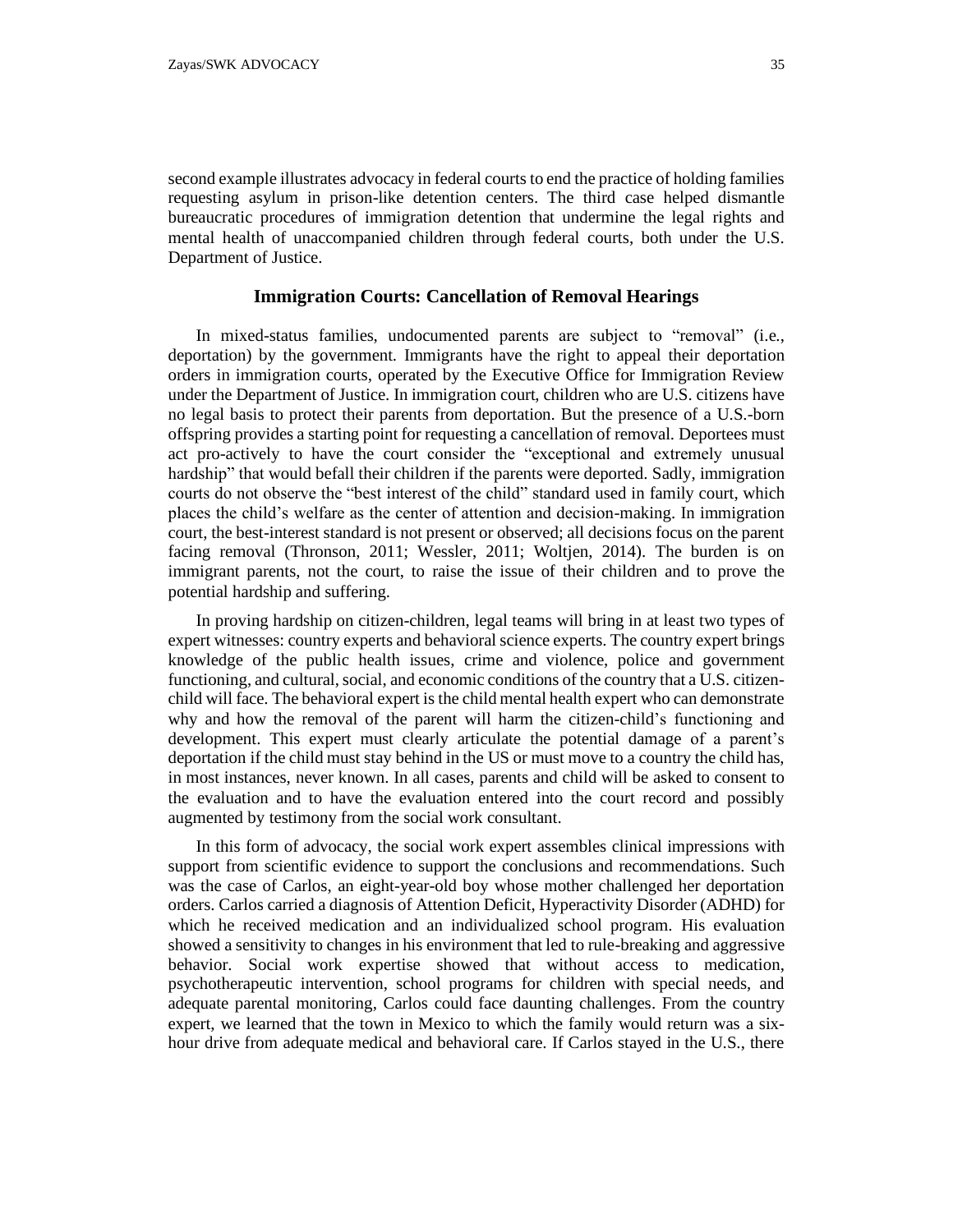was still the prospect that his father might be apprehended and deported. The report to the court stated, in part, that

There is cause for concern with Carlos's capacity to handle dramatic change in his environment or in separation from either or both of his parents. He does best in familiar settings that provide him with emotional stability and do not tax his attentional and hyper-motor problems. Carlos will be approaching puberty and adolescence soon. Without parental and professional monitoring, children with untreated ADHD risk developing conduct disorders under increased peer pressure and negative modeling of other youth. Too drastic a set of changes (such as places, schools, people, geography) can place him at risk for additional negative social behavior. Stability in his environment is essential for Carlos. Carlos benefits from medication and behavioral therapies, and these services cannot be overstated. They are critical for his growth and development, his sense of competency and selfefficacy, and his educational and occupational prospects. Removing these supports will place him at risk for psychological and behavioral problems, affecting his long-term well-being. This knowledge is further supported by a recent scientific report on health and mental health services for children in Mexico (Benjet et al., 2009) which shows that even in Mexico City, with its more abundant resources, pediatric and psychiatric services for children with emotional and behavior disorders are sorely lacking.

The judge ruled in favor of Carlos' mother's appeal, permitting her to remain in the US as a legal permanent resident. Knowledge of the scientific literature and clinical insights that were conveyed in the evaluation, supported by direct court testimony, and strategically introduced by the family's attorney were put to great effect in the case.

Of course, not all children carry diagnoses or behavioral problems, and the legal approach may require a different strategy. In such cases, the evaluator can bring the strengths perspective that is fundamental to social work. Such was the situation in the case of 14-year-old Miguel whose exhaustive psychosocial evaluation and review of school and pediatric records revealed a well-functioning high-school freshman. He had been raised by a single father, now facing deportation. Miguel admired his father's soccer playing and his father attended all his football games. Miguel said, "How am I going to live out my life without him? He is the only one out there for me. Without him, I don't know where I'd be." The report to the court concluded that

This is a remarkably well-adjusted young man. He is a bright, engaging, and respectful teen who is full of life and respects and admires his father. It is a tribute to his father who raised Miguel since toddlerhood with exceptional care. He is a very engaged father who has not relegated the care of his child to anyone else. His knowledge of Miguel's educational and medical histories, of Miguel's friends and whereabouts, and of his son's emotional states is indicative of the solid parenting he has provided. In the absence of any other caregivers, his father's deportation would have devastating effects on Miguel.

The judge ruled in favor of Miguel's father. These are just two examples of what competent legal and social work collaboration can achieve. Our teams of attorneys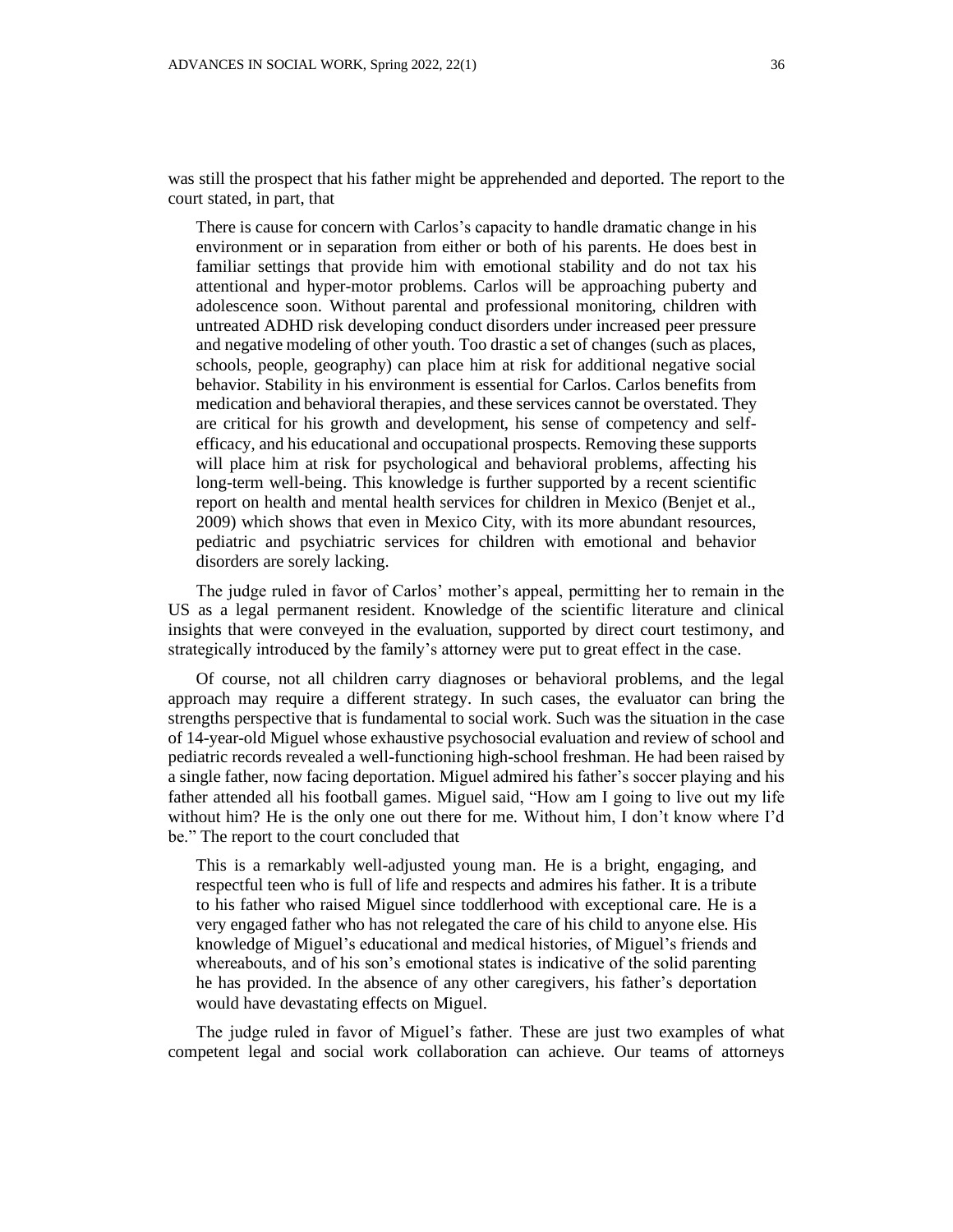representing two or more legal aid organizations and for-profit law firms and social workers has prevailed in these and about 90% of cases in which an evaluation demonstrated the exceptional and extremely unusual hardships that U.S citizen-children would face if they were separated from their parents or were to leave the US with their parents to countries they had never known.

### **Federal Court: Class-Action Challenging Detention of Children and Parents**

As noted earlier, in 2014 the U.S. Department of Homeland Security (DHS) and Immigration and Customs Enforcement (ICE) detained immigrant families and refused to consider them for release on bond, recognizance, or other conditions (the "No-Release Policy", The Bronx Defenders, 2020). This happened despite findings by immigration officers or judges that families had proven credible fear of persecution if they were to return to their home countries. Almost immediately, class-action lawsuits were filed against the government.

In response to the no-release policy, a class-action, *R.I.L.R. v Johnson 2014*, was filed in U.S. District Court in Washington, D.C., by a coalition of legal advocates to challenge the idea of detention as deterrence. Another lawsuit, *Flores v. Johnson 2015*, filed in the U.S. District Court for the Central District of California, asserted that, by detaining children and mothers for extended periods of time, the government was in violation of the "Flores Agreement" (Center for Immigration Studies, 2019). This 1997 consent decree affirmed that the Immigration and Naturalization Service must release a minor from its custody "without unnecessary delay" to ensure the minor's safety or that of others. For the RILR case, a declaration was authored (i.e., a statement made under oath and signed under penalty of perjury) on the mental health impact of detention on children and mothers drawing on the author's practice experience and the extant research literature.

The declaration was comprised of two sections. One section drew from the findings from interviews with more than 20 mothers and children in an ICE detention center located in Karnes, Texas. The other section contained a review of literature on the effects of detention on children. It was necessary to draw on neighboring social science literature because there was insufficient social work research specifically detailing the effects of immigration detention on children and parents. In addition to citing research on women's imprisonment and juvenile detention, the declaration described a body of work on disrupted attachment and such consequences as maladaptive social and emotional development, cognitive impairments, academic failure, criminal involvement, and other behavioral, emotional, and psychological outcomes.

Disruptions in attachment affect general growth and development of the brain as well as social functioning, aggression, and reactions to stress (Byrne et al., 2012; Evans & Kim, 2013; McLaughlin et al., 2014). Focusing on children's reactions to their mothers' incarceration demonstrated the long-term damage to children's capacity to make friends and navigate social situations, and that maternal incarceration predicted the children's future antisocial and delinquent outcomes (Murray & Farrington, 2005; Nesmith & Ruhland, 2008). Detention or institutionalized living, and child-rearing in prisons, is a major childhood traumatic stressor, even under conditions of short or brief detentions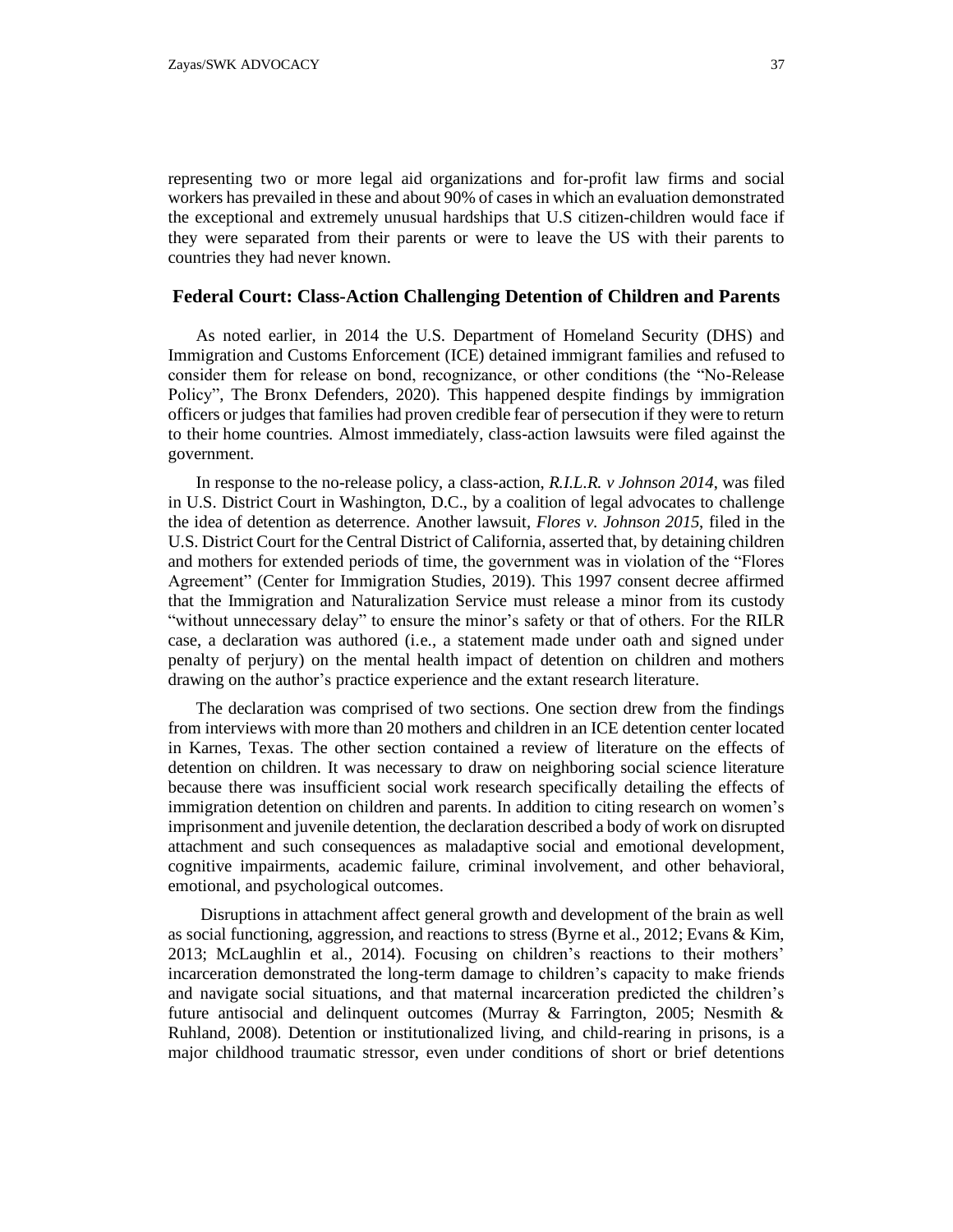(Foster & Hagan, 2013). Findings show that the childhood trauma from maternal incarceration increases depressive symptoms among children (Abram et al., 2014). This has led researchers to conclude that incarceration-specific experiences place children at higher risk for maladjustment than exposure to general environmental risk in community settings (Dallaire et al., 2015).

In anticipation that the government attorney would argue that the typical stay for children in detention was but a few weeks and, therefore, not harmful, the declaration presented research showing that even short periods of detention constituted adverse childhood experiences. As such, the declaration concluded with an unambiguous statement about the harm of detention on children:

I can unequivocally state that the children in the Karnes facility are facing some of the most adverse childhood conditions of any children I have ever interviewed or evaluated. Untold harm is being inflicted on these children by the trauma of detention. What's more is that the children at Karnes are experiencing *trauma upon trauma upon trauma*. That is, they not only suffered the trauma of having their lives threatened and disrupted by fleeing their native countries, but they also experienced, witnessed, and heard of violent, traumatic events in their crossing through Mexico. On top of these two serial and often long-term traumatic experiences, the children are exposed to the deprivation and constant threat of living in a facility in which they have no sense of their future. . . . Based on my professional background and expertise . . . I can say with certainty that detention is inflicting emotional and other harms on these families, particularly the children, and that some of these effects will be long-lasting, and very likely permanent (Zayas, 2014, p. 15).

In both *R.I.L.R. v Johnson* and *Flores v Johnson*, federal judges found in favor of the plaintiffs and issued temporary injunctions. The government continued its practices by appealing and circumventing the judges' orders. Nevertheless, they were significant victories that forced the government to reconsider its approaches.

### **Federal Court: Dismantling Bureaucratic Practices**

The third example of collaborative advocacy in federal court is a 2018 class-action filed against the Office of Refugee Resettlement (ORR), U.S. Department of Health and Human Services (DHHS), and a residential treatment center. As an arm of DHHS, ORR's responsibility is to safeguard unaccompanied minor children who are found at the border or the interior of the country. The lawsuit, *L.V.M. et al., v Lloyd et al. 2018,* filed in the Southern District of New York by the New York Civil Liberties Union, sought to rollback a policy instituted in mid-2017 by the ORR director appointed by the Trump Administration. That policy dictated that the ORR director would personally review all cases of children held in highly restrictive government-controlled facilities in New York State and approve release and reunifications decisions. The case went to the heart of whether ORR was indeed protecting youth in its custody. My role as the social work consultant was to review the policy and youth's case records to opine on its effectiveness and whether it represented typical best practices in child welfare. Of the 107 adolescent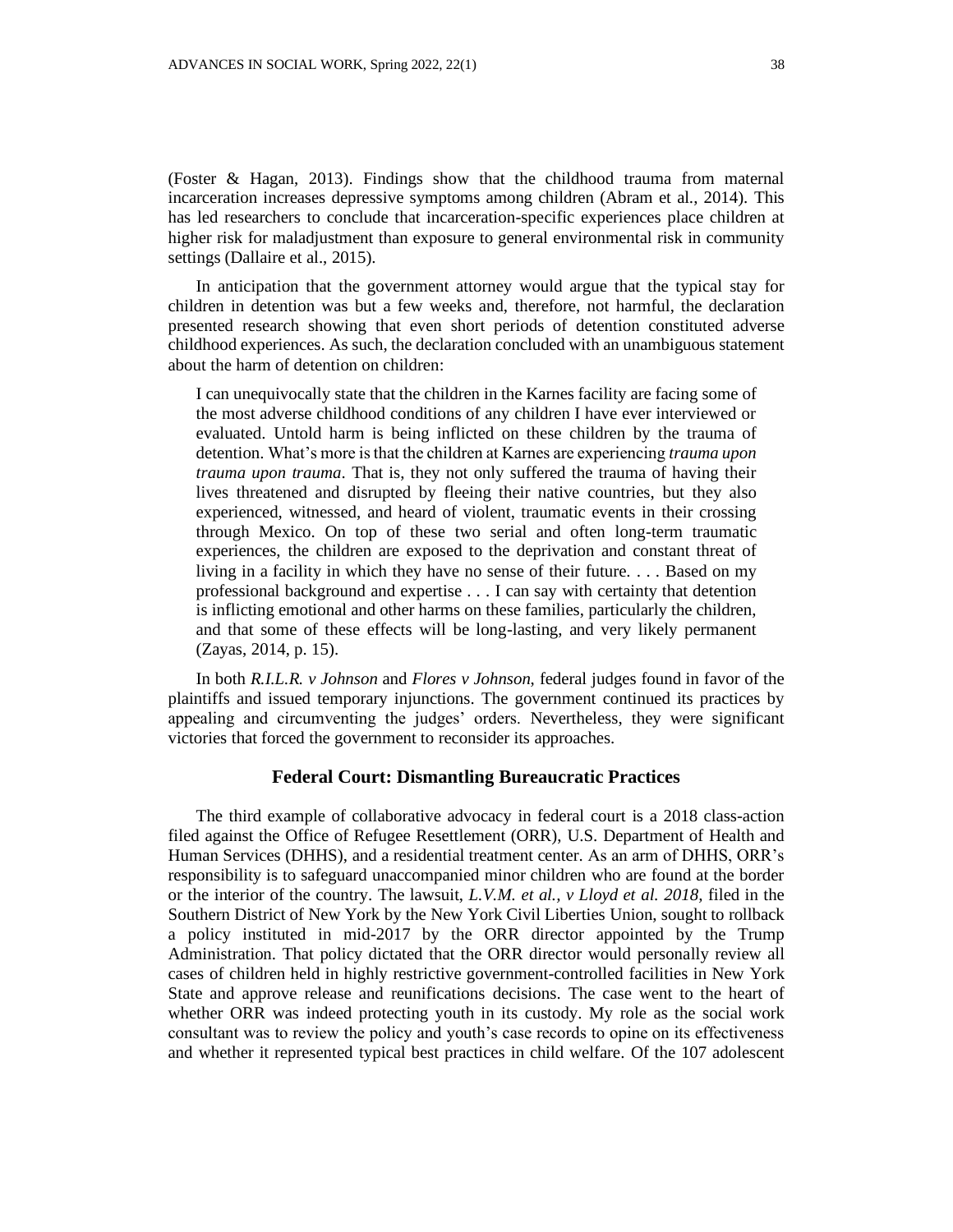males identified, 35 randomly selected cases were reviewed, roughly a third of the cases.

Predictably, the excessive bureaucratic overreach had, by early 2018, resulted in the approved releases of a handful of boys. The policy was only slowing down the process of getting the youth discharged into the custody of their parents or other sponsors. Furthermore, case records showed that the delays in release and reunification were causing severe, potentially irreversible, harm to the youth. Three conclusions emerged from the review that were included in the declaration.

*1. The ORR director did not appear to be qualified to make release decisions.* The director's deposition showed that he did not have any professional credentials or experience to make determinations on children's clinical conditions, readiness for release, or risk-of-harm. He had no previous history in the child welfare or child mental health system and held no academic degrees in a human service field. He was an attorney with no expertise in family law. A question for the court was how could this official make decisions that overruled mental health clinicians, social workers, case managers, and others with relevant expertise working with the youth, or even his own qualified, subordinate staff who had made recommendations to approve or disapprove releases of youth?

As illustration, the review drew the impressions of a psychiatrist about a 16-year-old male written in the medical record: "I cannot find any clinical basis to determine that the patient is at risk for violence in the community. On the contrary, he seems to be violence averse [and] observed behaviors have not been violent." In many cases, the director's decisions were clearly contraindicated by the records and at odds with the recommendations of psychiatric and social work staff. Moreover, the director did not explain his reasoning or provide any meaningful guidance to staff to ready the child for release.

*2. The policy requiring director-level review is contrary to best practices.* Senior-level reviews of individual cases that occur—if they occur—in large, interstate health and social welfare organizations are, in general, time-consuming. When such reviews are practiced, the executive will frequently defer to the professionals on the ground, those most proximal to the cases. But it was clear that without competent child welfare knowledge brought to bear on the director's decisions, best practices were not being used. The social work declaration read, in part,

None of the children whose cases I reviewed that were elevated to the Director level review exhibited behavior—either during or before custody—present the sorts of extraordinary circumstances that would warrant elevation of release decisions to senior management of such a large agency. Having read the director's deposition and his rationale for instituting the new policy, it is clear that he is *not*  aware that the new policy represents a significant deviation from the manner in which such decisions are made at a variety of human services and child welfare agencies, such as foster care agencies, group homes, hospitals, and residential treatment facilities. . . . It is no surprise that the additional layers of review have contributed to significant delays in the rendering of release decisions. . . . The average length of time for a final review by the ORR director was approximately 35 days from when it was received in Washington but some cases took longer,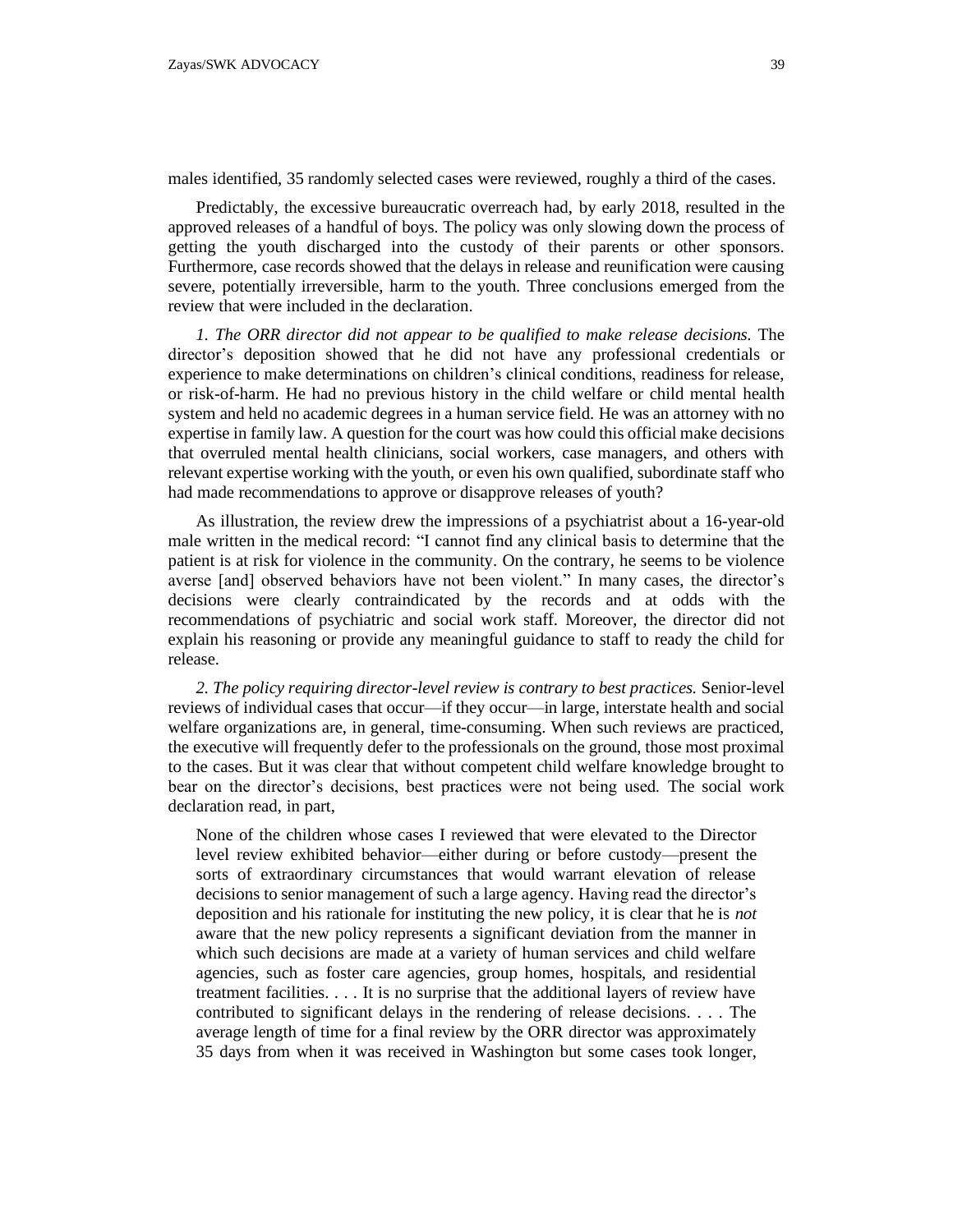*3. The director release review policy causes children in ORR custody severe and potentially irreversible harm.* The declaration included reference to authoritative reports (American Academy of Pediatrics, 2017), including one by the Advisory Committee on Family Residential Centers of the Department of Homeland Security (2016). The Advisory Committee report advised that "the separation of families for purposes of immigration enforcement or management, or detention is never in the best interest of children" (p. 2). The declaration to the court concluded that

Having reviewed the ORR policy documents, analyzed the lengths of stay, and the children's case files, it is my opinion that institutionalization in ORR facilities is, for all relevant purposes, detention. ORR, even when contracting with [therapeutic residential facilities], restricts children's movements, separates them from their loved ones, exacerbates any psychological challenges the youth might have, affects negatively their developmental trajectories, and causes more harm than good. . . . Many of the children whose files I reviewed were detained for significant periods before their cases were even elevated for the director's review and the delays in this decision-making process only served to increase the harm to the youth. . . . [In one case, sexual abuse and in the other increased suicidal behavior]. (Zayas, 2018, para. 36)

There was enough evidence to persuade the federal judge that poor communication and decision-making had led to delays, and that, had the director allowed professional staff on the ground to use their best judgement, the delays, psychological damage, and egregious incidents might have been prevented. The policy was discontinued.

### **Discussion and Practice Implications**

In the lawsuits described in this paper, behavioral science and social work practice knowledge were brought together to inform legal strategies and advocate for immigrant families and children. The paper demonstrates that legal teams are well-served when they incorporate social work experts to inform legal cases for the benefit of individual clients or classes of clients. Each of the illustrations were familiar grounds for social work.

In challenges to deportation orders, social workers provide insights into the mental health impact on the children born in the U.S. when undocumented parents are threatened with deportation. Children's reactions to loss of parents and major environmental changes could include loss of community and belonging. Clinical and research knowledge has helped immigrant families with US-born children in appealing their deportation orders. The federal class-action to end the detention of children and mothers in prison-like settings was influenced by a combination of social work and behavioral science evidence. The deleterious mental health effect of detention or incarceration of any kind is a topic that the social work profession has long understood through its presence in the juvenile justice and other settings (Garcini et al., 2020; Huang, 2018; Lorek et al., 2009).

The action brought against ORR was especially germane to social work since it challenged policies and practices that should have been guided by the best available child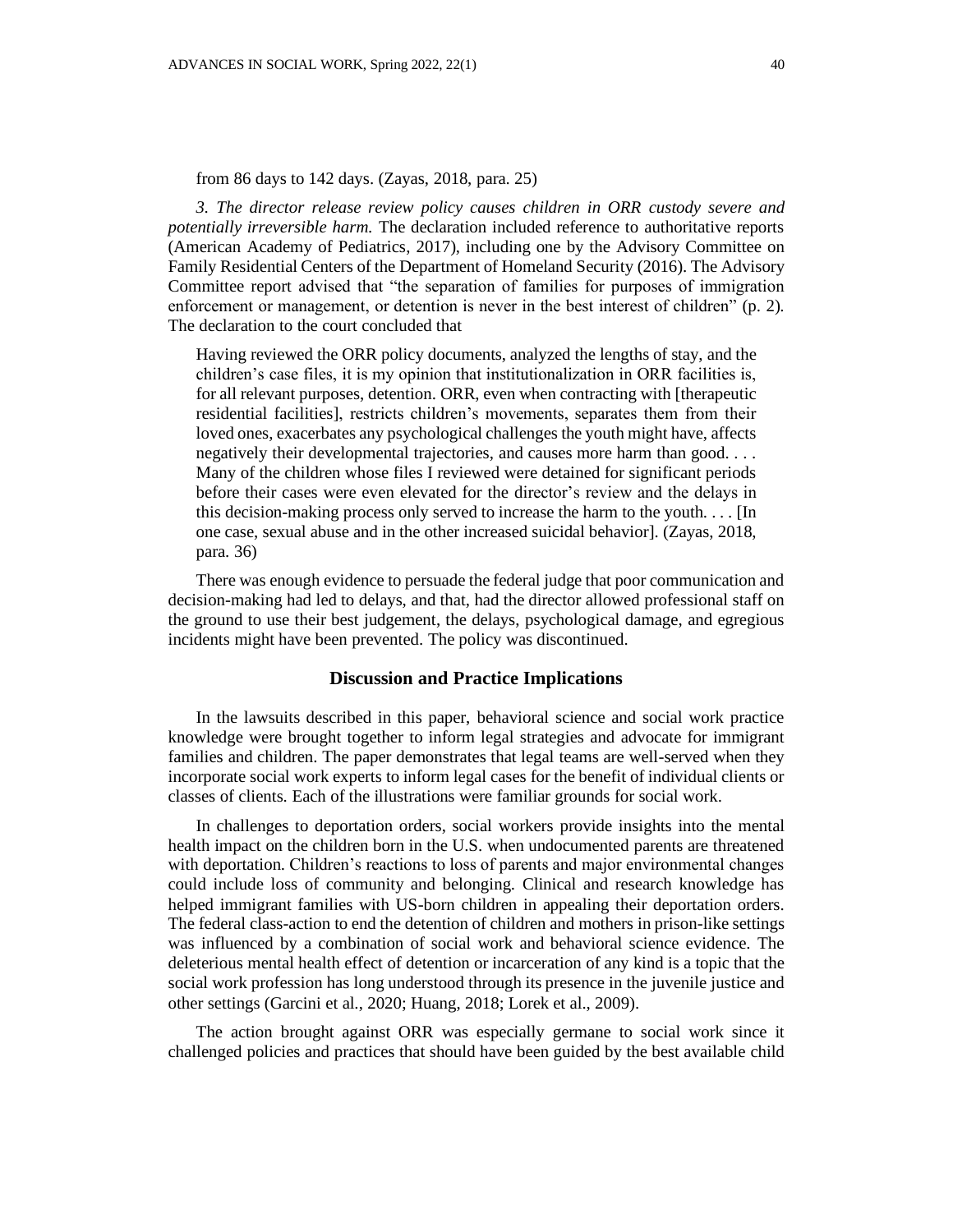welfare evidence, but were not. In this regard, social work's presence on legal teams was not only indisputable, but it was also critical to the case. Drawing from knowledge of the field of child welfare and therapeutic residential facilities, the social work consultant found that the director was unqualified to make decisions about youth in custody. Moreover, the director was not qualified and should not have taken decision-making authority away from the clinicians on the ground. This too was contrary to best practices. The policy of directorlevel reviews had prolonged the stays of youth in highly restrictive custodial settings, causing and exacerbating severe, potentially irreversible harm to an already vulnerable group of immigrant children. In offering the opinion, the know-how of social work informed the judge's decision to overturn an uniformed policy.

Social work expertise as well as knowledge borrowed from allied fields add to the strength of legal actions. There are several recommendations for social work education and practice that can be drawn from these examples. Graduate social work education, curricular materials, and syllabi should include content and instruction on working with attorneys, developing expertise in federal and immigration court systems, presenting the content of psychosocial evaluations and declarations, and being ready to testify in court to support legal and social arguments. One means for graduate education is to work closely with immigration clinics in university law schools (Margolin et al., 2010). This interaction can provide opportunities for student social workers to train with student attorneys in the litigation of individual cases or class-action cases in both federal and state courts.

Practitioners with the relevant degrees and credentials should establish close relationships with groups of immigration attorneys or local non-profit legal action groups (e.g., immigration, refugee, civil, and human rights organizations). Experience and knowledge that social workers bring are unassailable in courts. Preparing evaluations, declarations, and affidavits for litigators to introduce into the court record is a skill that grows with each new case, and each time the social worker is on the witness stand. The contributions that seasoned social work practitioners make in lawsuits cannot be overstated.

## **Conclusion**

Social work consultants in immigration and federal courts, as in any court of law, must be well-prepared, confident, and self-assured. When testifying in support of their evaluations and reports, social workers should understand that opposing attorneys will attempt to undermine their motives for participation in the case. They will question if the expert witness is doing this for the money, or seeking public attention or acclaim, or always presenting findings that support immigrants, or even acting as a consultant who will testify for the highest bidder. This can cause anxiety and stress, perhaps an awkward moment on the stand. What social workers need to keep in mind is that the government attorney cannot impugn their knowledge of social and behavioral science or clinical skills and acumen. Holding confidently to expertise will override any of the arguments thrown at the expert social work witness.

Finally, the skills and expertise discussed in this paper are not limited to immigration and immigrants. Rather, social work consultants can extend their reach to juvenile court,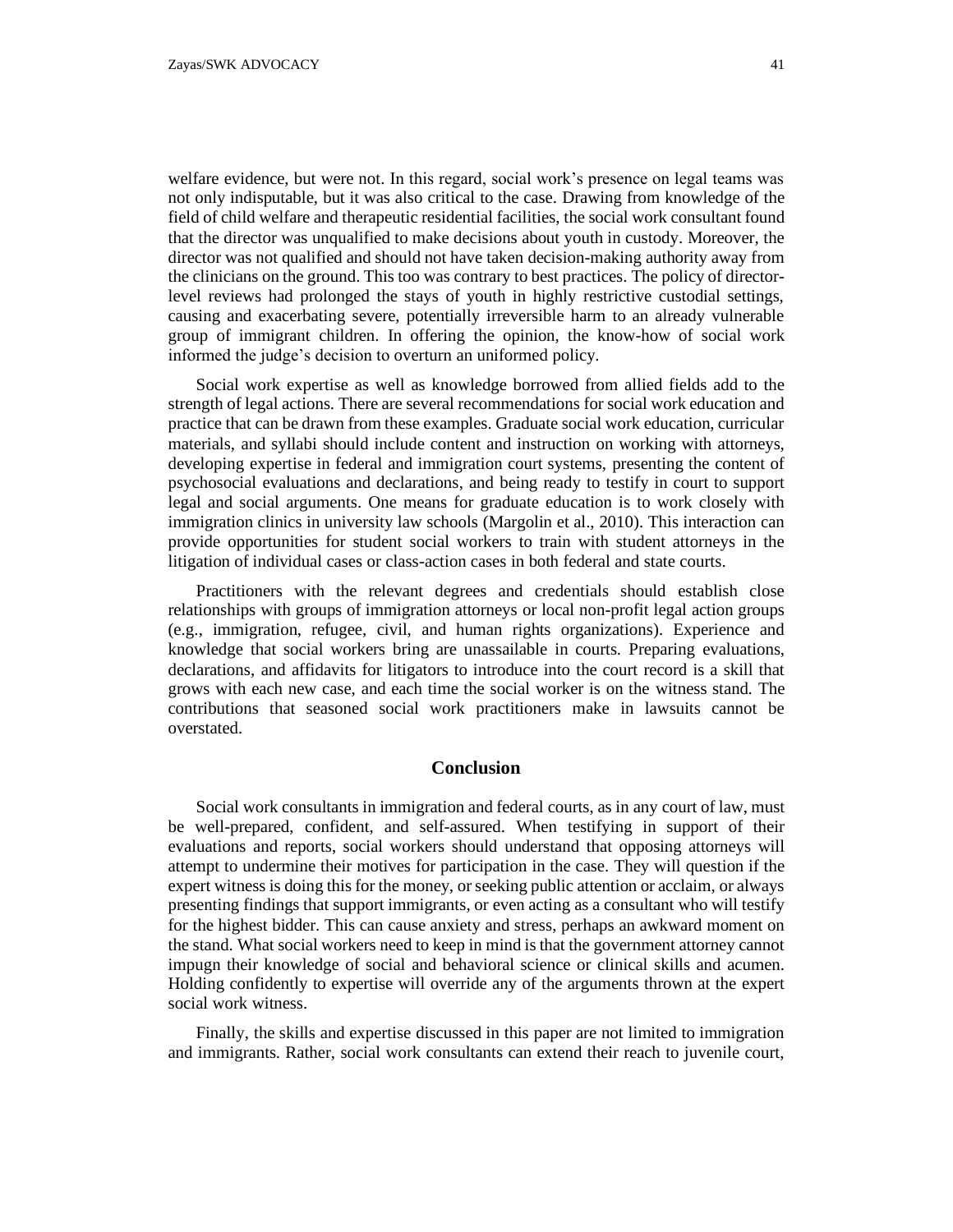international adoptions that are brought to courts, mitigation in capital punishment cases, civil and drug courts, and in courts where attorneys seek justice for their clients. In cases such as these, and many others, social work-legal collaborations will advance the cause of social justice that is at the heart of the social work profession.

#### **References**

Abram, K. M., Zwecker, N. A., Welty, L. J., Hershfield, J. A., Dulcan, M. K., & Teplin, L. A. (2015). Comorbidity and continuity of psychiatric disorders in youth after detention: A prospective longitudinal study. *JAMA Psychiatry*, *72*(1), 84-93. <https://doi.org/10.1001/jamapsychiatry.2014.1375>

Advisory Committee on Family Residential Centers of the Department of Homeland Security. (2016, September 30). *Report of the ICE Advisory Committee on Family Residential Centers*. [https://www.ice.gov/sites/default/files/documents/Report/2016/ACFRC-sc-](https://www.ice.gov/sites/default/files/documents/Report/2016/ACFRC-sc-16093.pdf)[16093.pdf.](https://www.ice.gov/sites/default/files/documents/Report/2016/ACFRC-sc-16093.pdf)

- American Academy of Pediatrics. (2017, March 4). *AAP statement opposing separation of mothers and children at the border*. [https://www.aap.org/en/news-room/news](https://www.aap.org/en/news-room/news-releases/pediatrics2/2017/immigrantmotherschildrenseparationv/)[releases/pediatrics2/2017/immigrantmotherschildrenseparationv/](https://www.aap.org/en/news-room/news-releases/pediatrics2/2017/immigrantmotherschildrenseparationv/)
- Benjet, C., Borges, G., Medina-Mora, M. E., Zambrano, J., Aguilar-Gaxiola, S. (2009). Youth mental health in a populous city of the developing world: Results from the Mexican Adolescent Mental Health Survey. *Journal of Child Psychology and Psychiatry, 50,* 386-395.<https://doi.org/10.1111/j.1469-7610.2008.01962.x>
- Brabeck, K., & Xu, Q. (2010). The impact of detention and deportation on Latino immigrant children and families: A quantitative exploration. *Hispanic Journal of Behavioral Sciences, 32*, 341-361. <https://doi.org/10.1177/0739986310374053>
- Byrne, M. W., Goshin, L., & Blanchard-Lewis, B. (2012). Maternal separation during the reentry years for 100 infants raised in a prison nursery. *Family Court Review, 50*, 77– 90. <https://doi.org/10.1111/j.1744-1617.2011.01430.x>
- Center for Immigration Studies. (2019). The history of the Flores Settlement: How a 1997 agreement cracked open our detention laws. [https://cis.org/Report/History-](https://cis.org/Report/History-Flores-Settlement)[Flores-Settlement](https://cis.org/Report/History-Flores-Settlement)
- Dallaire, D. H., Zeman, J. L., & Thrash, T. M. (2015). Children's experience of maternal incarceration-specific risks: Predictions to psychological maladaptation. *Journal of Clinical Child & Adolescent Psychology, 44*, 109-122. <https://doi.org/10.1080/15374416.2014.913248>
- Davis, C., & Morrison, M. (2015). *The Chinese Exclusion Act: Researching in the National Archives*. National Archives.
- Detention Watch Network. (2021). The United States government maintains the world's largest immigration detention system. *Detention 101.* <https://www.detentionwatchnetwork.org/issues/detention-101>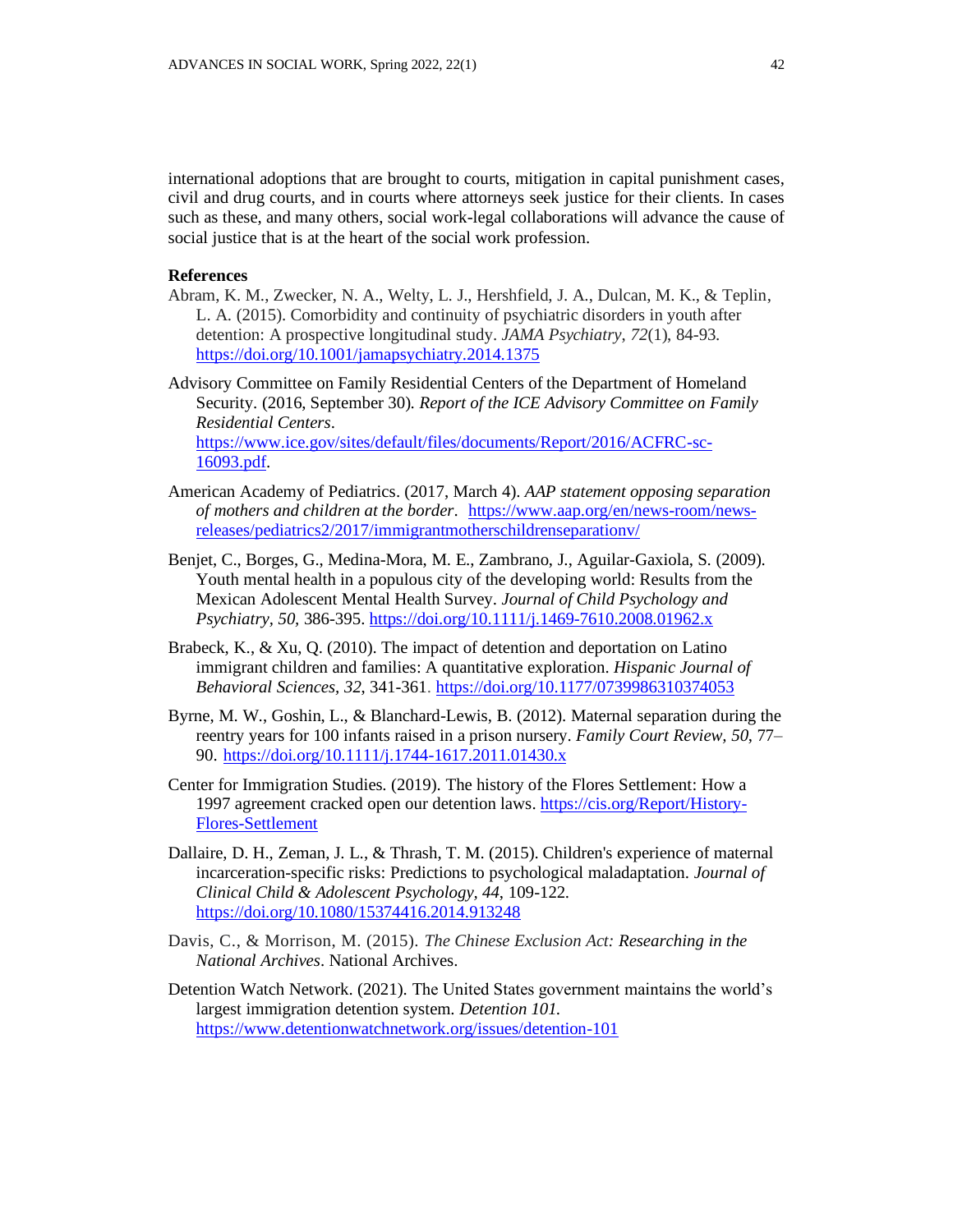- Evans, G. W., & Kim, P. (2013). Childhood poverty, chronic stress, self-regulation, and coping. *Child Development Perspectives, 7,* 43-48. <https://doi.org/10.1111/cdep.12013>
- Fernandez, M., & Dickerson, C. (2018, October 12). Inside the vast tent city housing migrant children in a Texas desert. *New York Times* [online edition]. [https://www.nytimes.com/2018/10/12/us/migrant-children-tent-camp](https://www.nytimes.com/2018/10/12/us/migrant-children-tent-camp-texas.html?action=click&module=RelatedCoverage&pgtype=Article®ion=Footer)[texas.html?action=click&module=RelatedCoverage&pgtype=Article&region=Footer](https://www.nytimes.com/2018/10/12/us/migrant-children-tent-camp-texas.html?action=click&module=RelatedCoverage&pgtype=Article®ion=Footer)
- Finno-Velasquez, M., & Dettlaff, A. (2018). Challenges to family unity and opportunities for promoting child welfare in an increasingly punitive immigration landscape. *Advances in Social Work, 18,* 727-744. <https://doi.org/10.18060/21716>
- *Flores v. Johnson*, 212 F. Supp. 3d 864 (C.D. Cal. 2015).
- Foster, H., & Hagan, J. (2013). Maternal and paternal imprisonment in the stress process. *Social Science Research, 42,* 650-669[. https://doi.org/10.1016/j.ssresearch.2013.01.008](https://doi.org/10.1016/j.ssresearch.2013.01.008)
- Furman, R., Ackerman, A., Sanchez, M., & Epps, D. (2015). Immigration detention centers: Implications for social work. *Smith College Studies in Social Work, 85,* 146- 158. <https://doi.org/10.1080/00377317.2015.1017411>
- Garcini, L. M., Domenech Rodríguez, M. M., Mercado, A., & Paris, M. (2020). A tale of two crises: The compounded effect of COVID-19 and anti-immigration policy in the United States. *Psychological Trauma: Theory, Research, Practice, and Policy*, *12*, S230–S232. <https://doi.org/10.1037/tra0000775>
- Hardina, D. (2014). Deferred action, immigration, and social work: What should social workers know? *Journal of Policy Practice, 13*, 30-44. <https://doi.org/10.1080/15588742.2013.855696>
- Huang, P. (2018, August 09). Health impacts of immigration detention on children. <https://healthlaw.org/health-impacts-of-immigration-detention-on-children/>
- Jaggers, J. W., Wilford, A., Anderson, I., & Bettmann, J. (2021). Perceived effectiveness of parent representation social workers by legal professionals involved with indigent defendants. *Advances in Social Work, 21*, 100- 115. <https://doi.org/10.18060/24249>
- Jordan, M. (2018, December 23). Texas tent city housing 2,500 migrant children is said to close in January. *New York Times* [online edition]. <https://www.nytimes.com/2018/12/23/us/tent-city-closing-texas-migrant-children.html>
- Kates, G. (2018, June 20). Migrant children at the border: The facts. *CBS News*. <https://www.cbsnews.com/news/migrant-children-at-the-border-by-the-numbers/>
- Lorek, A., Ehntholt, K., Nesbitt, A., Wey, E., Githinji, C., Rossor, E., & Wickramasinghe, R. (2009). The mental and physical health difficulties of children held within a British immigration detention center: A pilot study. *Child Abuse & Neglect*, *33*(9), 573-585. <https://doi.org/10.1016/j.chiabu.2008.10.005>
- *L.V.M. v. Lloyd*, 318 F. Supp. 3d 601 (S.D.N.Y. 2018).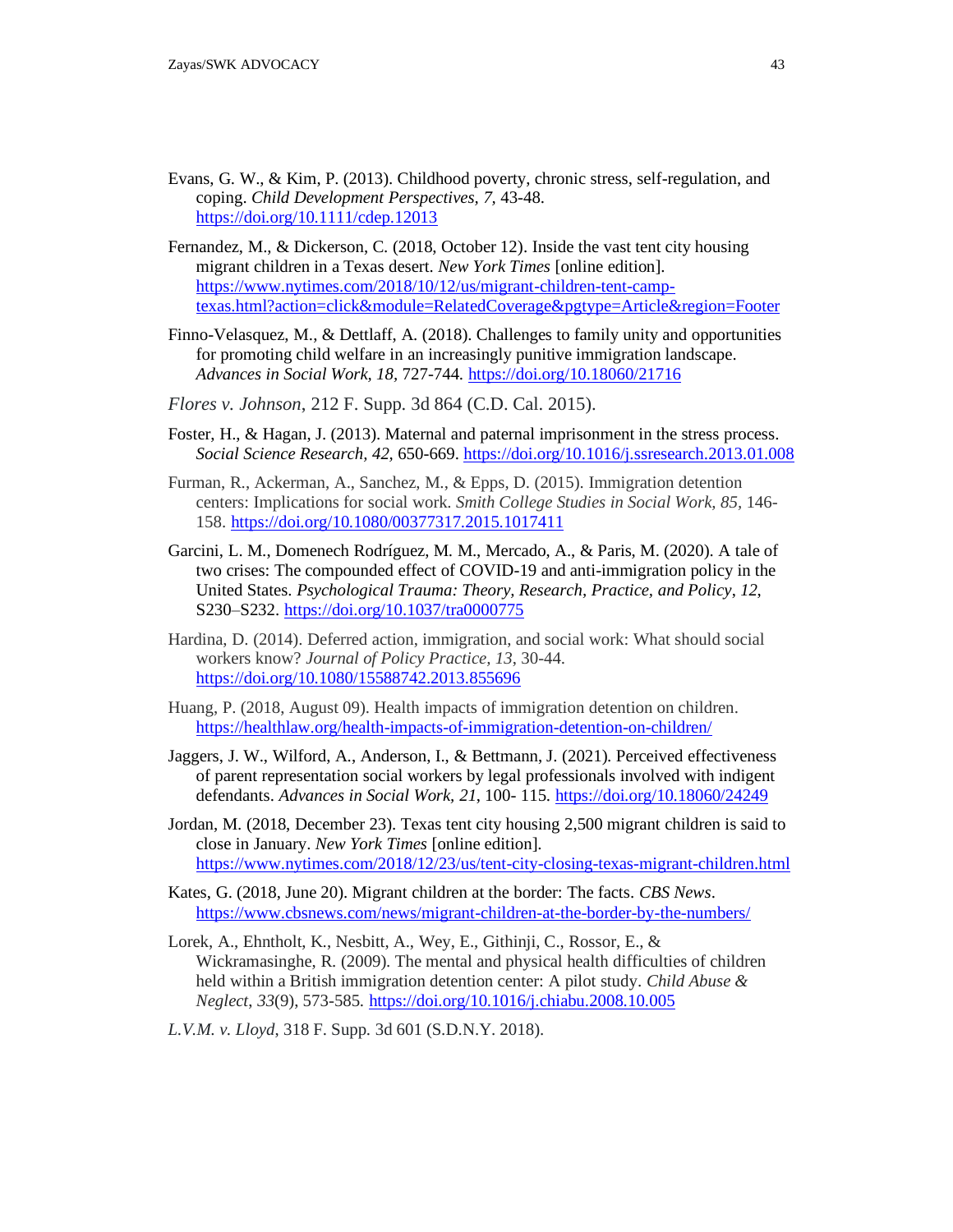- Margolin, D., Berenson, S., Martin, L., Raab, K. P., & Zavez, M. (2010). Empowerment, innovation, and service: Law school programs provide access to justice and instill a commitment to serve. *Family Court Review, 48*, 672-684. <https://doi.org/10.1111/j.1744-1617.2010.01341.x>
- McLaughlin, K. A., Sheridan, M. A., & Lambert, H. K. (2014). Childhood adversity and neural development: Deprivation and threat as distinct dimensions of early experience. *Neuroscience and Biobehavioral Reviews, 47,* 578-591. <https://doi.org/10.1016/j.neubiorev.2014.10.012>
- Murray, J., & Farrington, D. P. (2005). Parental imprisonment: Effects on boys' antisocial behaviour and delinquency through the life-course. *Child Psychology and Psychiatry, 46,* 1269-1278. <https://doi.org/10.1111/j.1469-7610.2005.01433.x>
- Nesmith, A., & Ruhland, E. (2008). Children of incarcerated parents: Challenges and resiliency, in their own words. *Children and Youth Services Review, 30,* 1119-1130. <https://doi.org/10.1016/j.childyouth.2008.02.006>
- Railton, B. (2013). *The Chinese Exclusion Act: What it can teach us about America.*  Palgrave/Macmillan. <https://doi.org/10.1057/9781137339096>
- Rampell, C. (2015, August 28). Founding Fathers, trashing immigrants. *Washington Post*. [https://www.washingtonpost.com/news/rampage/wp/2015/08/28/founding-fathers](https://www.washingtonpost.com/news/rampage/wp/2015/08/28/founding-fathers-trashing-immigrants/)[trashing-immigrants/](https://www.washingtonpost.com/news/rampage/wp/2015/08/28/founding-fathers-trashing-immigrants/)
- *R.I.L.R. v. Johnson*, 80 F. Supp. 3d 164 (D.D.C. 2015).
- Roth, B., Park, S. Y., & Grace, B. (2018). Advocating for structural change? Exploring the advocacy activities of immigrant-serving organizations in an unwelcoming policy context. *Advances in Social Work, 18*, 682-703. <https://doi.org/10.18060/21642>
- Sherman, C., Mendoza, M., & Burke, G. (2019, November 12). U.S. held record number of migrant children in 2019. *Associated Press.* [https://apnews.com/article/us-news](https://apnews.com/article/us-news-ap-top-news-honduras-trauma-immigration-015702afdb4d4fbf85cf5070cd2c6824)[ap-top-news-honduras-trauma-immigration-015702afdb4d4fbf85cf5070cd2c6824](https://apnews.com/article/us-news-ap-top-news-honduras-trauma-immigration-015702afdb4d4fbf85cf5070cd2c6824)
- The Bronx Defenders. (2020). Lawsuit: ICE office in NYC has secret no-release policy. [https://www.bronxdefenders.org/lawsuit-ice-office-in-nyc-has-secret-no-release](https://www.bronxdefenders.org/lawsuit-ice-office-in-nyc-has-secret-no-release-policy/)[policy/](https://www.bronxdefenders.org/lawsuit-ice-office-in-nyc-has-secret-no-release-policy/)
- Thronson, D. B. (2011). Clashing values and cross purposes: Immigration law's marginalization of children and families. In J. Bhabha (Ed.), *Children without a state: A global human rights challenge* (pp. 237-254). MIT Press. <https://doi.org/10.7551/mitpress/9780262015271.003.0010>
- U.S. House of Representatives, Committee on Oversight and Reform. (2019). *Child separations by the Trump Administration*. [https://oversight.house.gov/sites/democrats.oversight.house.gov/files/2019-07-](https://oversight.house.gov/sites/democrats.oversight.house.gov/files/2019-07-2019.%20Immigrant%20Child%20Separations-%20Staff%20Report.pdf) [2019.%20Immigrant%20Child%20Separations-%20Staff%20Report.pdf](https://oversight.house.gov/sites/democrats.oversight.house.gov/files/2019-07-2019.%20Immigrant%20Child%20Separations-%20Staff%20Report.pdf)
- Wessler, S. (2011). *Shattered families: The perilous intersection between immigration enforcement and the child welfare system*. Applied Research Center*.*